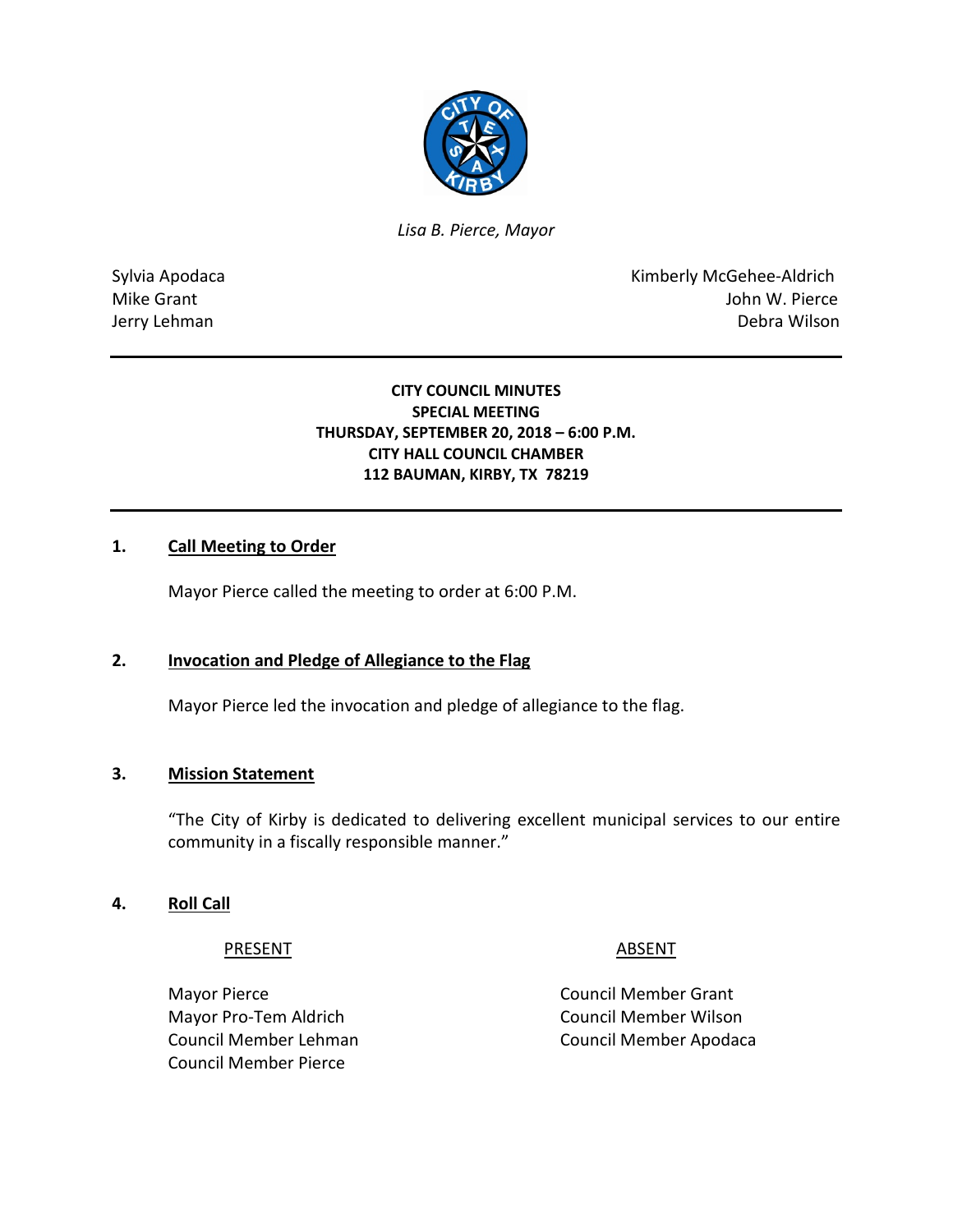## **5. Citizen Participation**

There were not any citizens signed up to participate.

#### **6. Discussion And Possible Action**

a. Discussion And Possible Action Pertaining To Ordinance No. O-2018-845 Making Appropriations For The Support Of The City Of Kirby For The Fiscal Year Beginning October 1, 2018 And Ending September 30, 2019 Appropriating Money To A Sinking Fund To Pay Interest And Principal Due On The City's Indebtedness; And Adopting The Annual Enterprise And General Fund Budgets Of The City Of Kirby For 2018-2019 Fiscal Year. This Is The Second Reading.

Council Member Pierce moved to approve Ordinance No. O-2018-845 making appropriation for the support of the City of Kirby for the fiscal year beginning October 1, 2018 and ending September 30, 2019; appropriating money to a sinking fund to pay interest and principal on the City's indebtedness; and adopting the annual budgets (General Fund, Water Fund, and Interest & Sinking Fund) of the City of Kirby for the 2018-2019 fiscal year; seconded by Mayor-Pro-Tem Aldrich. The vote carried with a 4-0 vote.

AYES: 4 NAYES: 0

b. Discussion And Possible Action To Ratify The Property Tax Revenue Increase Reflected In The Annual Budget For The Fiscal Year Beginning October 1, 2018

Mayor Pro-Tem Aldrich moved that that we ratify the property tax revenue increase which is a 26.20% increase from last year's budget, which is \$493,537; seconded by Council Member Lehman. The motion carried with a 4-0 vote.

AYES: 4 NAYES: 0

c. Discussion And Possible Action Pertaining To Ordinance No. O-2018-846 Levying Ad Valorem Taxes For Use And Operation Of The Municipal Government Of The City Of Kirby, Texas For The 2018 Tax Fiscal Year; Providing For Apportioning Each Levy For Specific Purposes; And, Providing When Taxes Shall Become Due And When Same Shall Become Delinquent If Not Paid. This Is The Second Reading.

Council Member Pierce moved that that the property tax rate be increased by the adoption of a tax rate of \$0.729376, which is effectively a 26.20% increase in the tax rate, per Ordinance No. O-2018-846, an ordinance of the City of Kirby, Texas levying ad valorem taxes for use and support of the municipal government of the City for fiscal year beginning October 1, 2018 and ending September 30, 2019; providing for apportioning each levy for specific